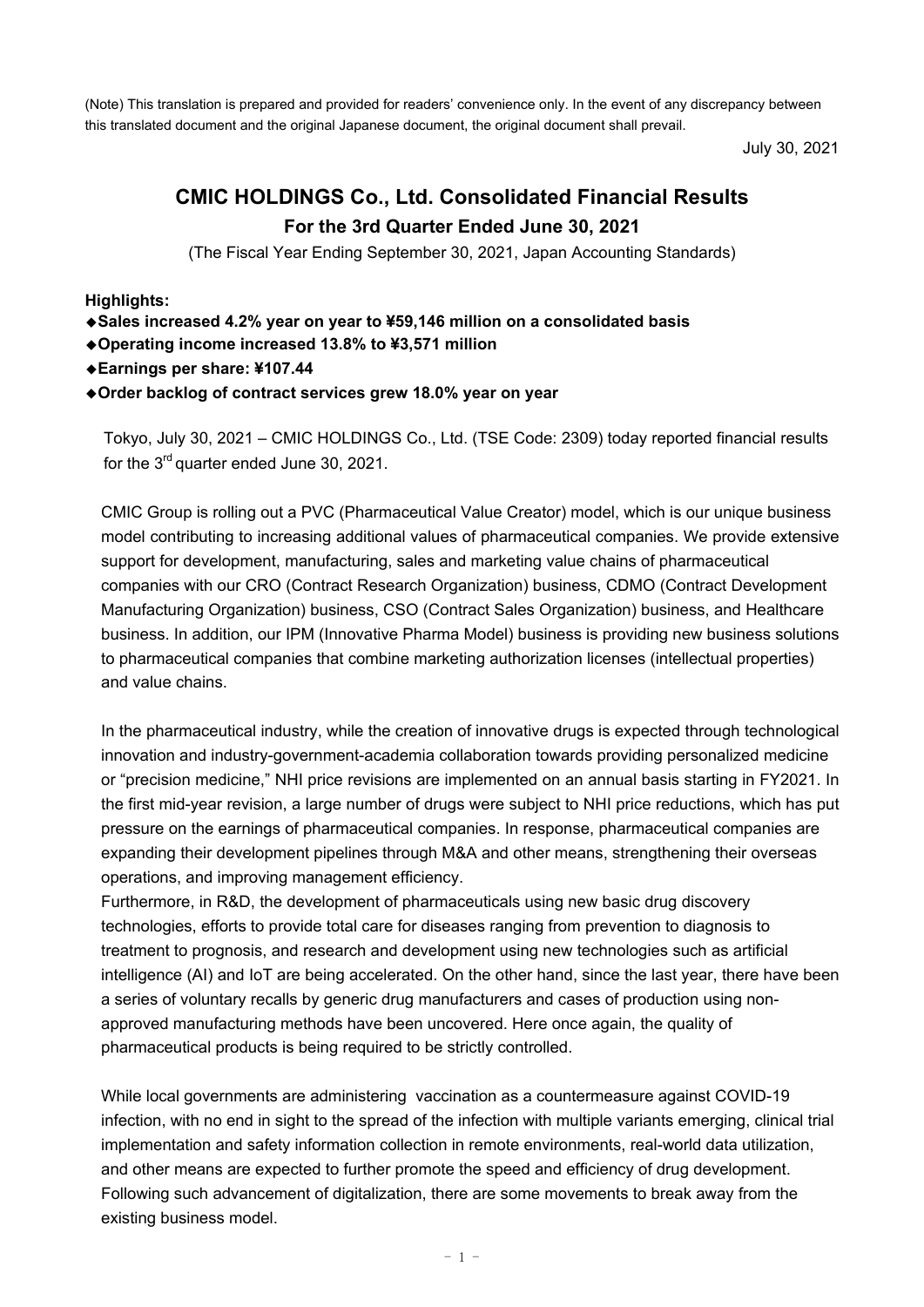CMIC Group is executing the focus activities in the mid-term business plan (FY2019-2021) to adapt ourselves to the rapidly changing external environment. While promoting various measures, including 1) Acceleration of PVC model, 2) Promoting globalization, and 3) Creation of healthcare business, we have started the "Healthcare Revolution" project to transform ourselves from a business model centering on pharmaceutical drugs to the creation of new healthcare business. We are now creating new businesses that will contribute to maintaining and improving personal health, and utilizing our talents in the healthcare arena.

CMIC Group will support the development of effective treatment and preventive measures against the COVID-19 infection, contribute to providing efficacious treatment for early recovery of patients and maintaining the medical system, and deliver our mission as a healthcare company.

### **Sales and Operating Income**

In the consolidated cumulative third quarter, we focused on sales activities to win new projects such as those of developmental and post-marketing support services for COVID-19 infection treatment drugs, while addressing the top-priority items identified in the mid-term plan, including utilization of CMIC Group talents in the healthcare arena and providing support services for local governments in their fight against COVID-19 pandemic. Due to the spread of COVID-19 infection, we are still self-imposing restrictions on visits to medical institutions and facing delays in the progress of some developmental projects, while remote-based business activities have taken root and inquiries are increasing. Sales in the consolidated cumulative third quarter was ¥59,146million (up 4.2% year-on-year), operating income was 3,571 million (up 13.8% year-on-year), which both exceeded the same period of the previous year, mainly thanks to the growth of healthcare business.

### **Segment Information**

The business results by segment are listed as below:

### **● CRO (Contract Research Organization) Business**

|                  |           |           |                      | (Millions of yen)  |
|------------------|-----------|-----------|----------------------|--------------------|
|                  | Q3 FY2021 | Q3 FY2020 | YoY Change<br>Amount | YoY Change<br>$\%$ |
| Sales            | 25,777    | 25,605    | $+172$               | $+0.7$             |
| Operating income | 3,872     | 4,288     | (416)                | (9.7)              |

In this business, we provide services primarily to pharmaceutical companies to support drug development.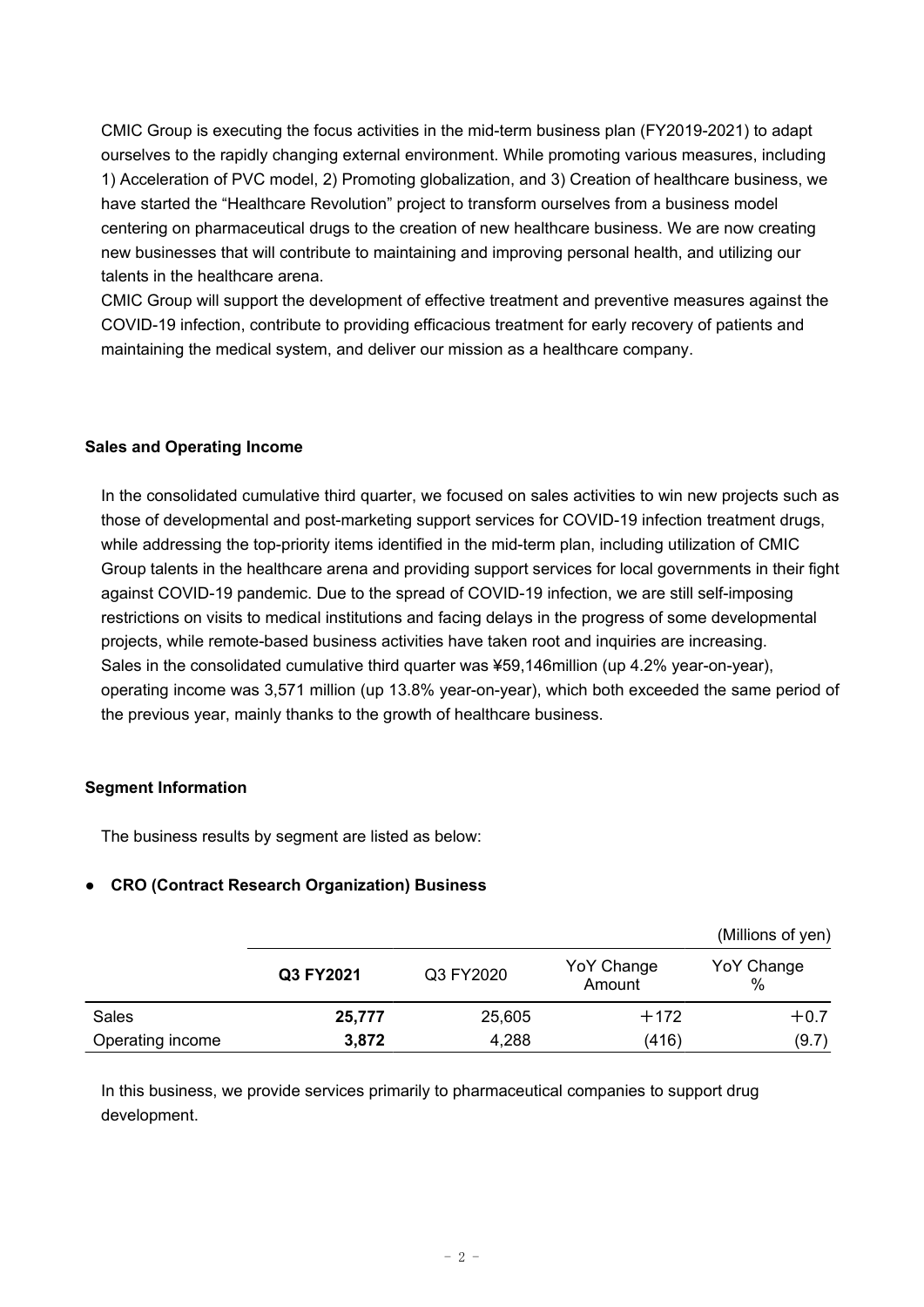In the consolidated cumulative third quarter, we supported overseas companies entering the Japanese market and non-healthcare companies entering the healthcare sphere and promoted measures to address increasingly sophisticated development needs, including biopharmaceuticals and regenerative medicines, while helping to maximize the speed of drug development by offering one-stop service from non-clinical to post-marketing.

For clinical services, we are working to improve the efficiency of clinical trial process by using the healthcare communication channel harmo®, proposing a new clinical trial model in the age of the New Normal, and improving the expertise and technical capabilities of our talents.

For non-clinical services, our laboratories in Japan and the United States are in collaboration to actively provide drug discovery support for advanced medicine, including nucleic acid drugs and regenerative medicines.

Sales exceeded the same period of the previous year thanks to the growth of non-clinical business, despite the weakness in orders for clinical operations in the previous consolidated fiscal year as a result of the spread of COVID-19 infection. Operating income was below the same period of the previous year due to factors such as a decrease in revenue from clinical operations.

|                  |           |           |                      | (Millions of yen)  |
|------------------|-----------|-----------|----------------------|--------------------|
|                  | Q3 FY2021 | Q3 FY2020 | YoY Change<br>Amount | YoY Change<br>$\%$ |
| Sales            | 15,617    | 15,199    | $+418$               | $+2.8$             |
| Operating income | 163       | 15        | $+148$               | $+946.6$           |

## **● CDMO (Contract Development Manufacturing Organization) Business**

In this business, we provide services primarily to pharmaceutical companies to support drug formulation development and manufacturing.

In the consolidated cumulative third quarter, CDMO business is further improving technical capabilities and quality, developing a low-cost production structure, and enhancing competitiveness through strategic capital investment as a global pharmaceutical drug manufacturing platform that includes formulation design, investigational new drug manufacturing, and commercial production. We are focusing on a largescale commercial production project that is scheduled to start production in the fiscal year ending September 30, 2022, the launch of new facility and production line in the United States, and the acquisition of new projects.

Sales were above the same period of the previous year due to factors such as an increase in contracted production volume. Operating income was above the same period of the previous year due to the increase in sales, despite prior investment costs for the contract manufacturing business of biopharmaceutical APIs.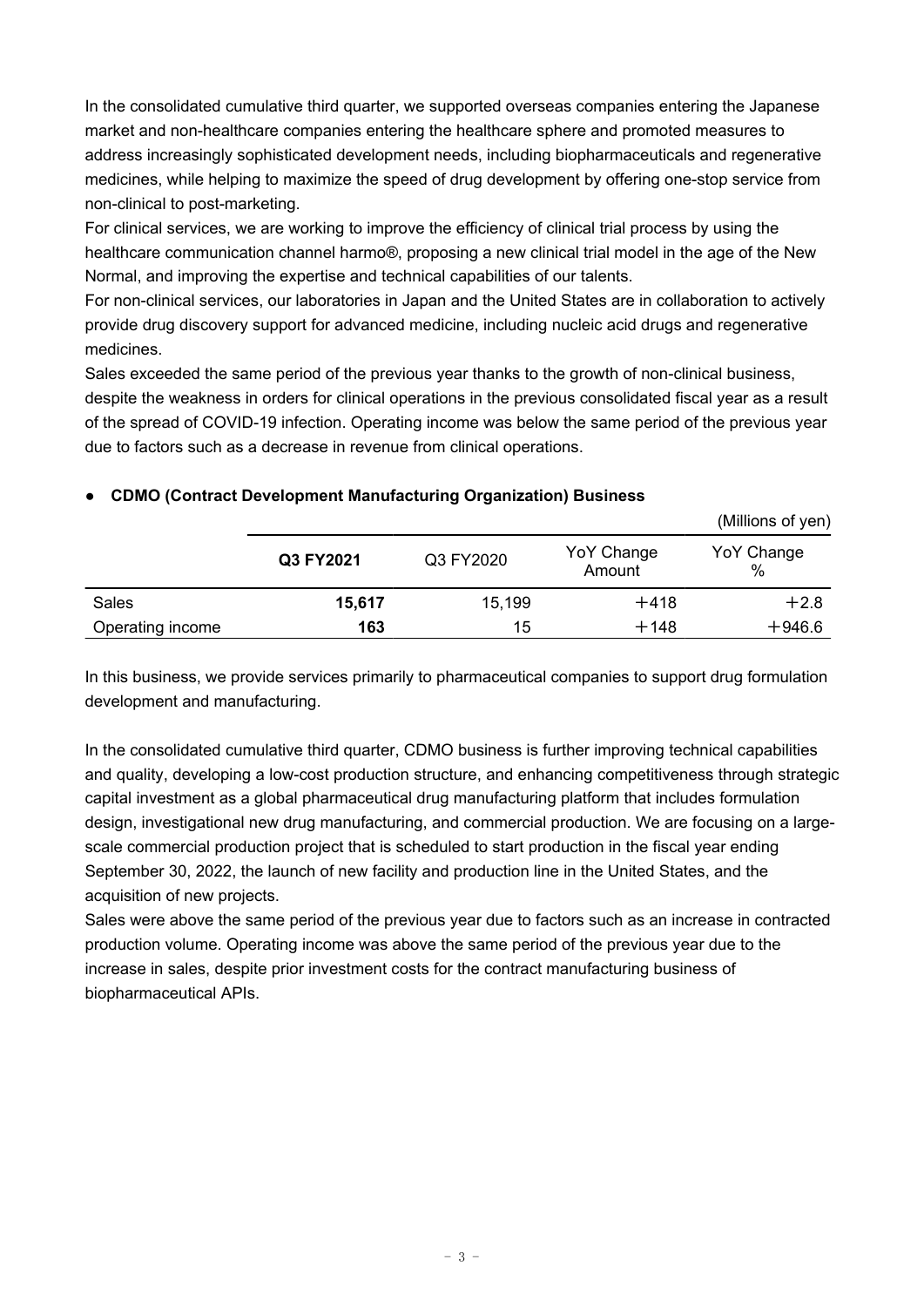## **● CSO (Contract Sales Organization) Business**

|                  |           |           |                      | (Millions of yen) |
|------------------|-----------|-----------|----------------------|-------------------|
|                  | Q3 FY2021 | Q3 FY2020 | YoY Change<br>Amount | YoY Change<br>%   |
| Sales            | 6,600     | 6,516     | $+83$                | $+1.3$            |
| Operating income | 788       | 768       | $+20$                | $+2.7$            |

In this business, we provide sales- and marketing-support services, primarily to pharmaceutical companies.

In the consolidated cumulative third quarter, in addition to the medical representative (MR) dispatch and other related new services, we are strengthening the sales activities for Medical Affairs-related operations and providing comprehensive solution that combines multiple communication channels and various services.

Sales and operating income exceeded the same period of the previous year, thanks to the acquisition of new MR dispatch service projects.

### **● Healthcare Business**

|                  |           |           |                      | (Millions of yen)  |
|------------------|-----------|-----------|----------------------|--------------------|
|                  | Q3 FY2021 | Q3 FY2020 | YoY Change<br>Amount | YoY Change<br>$\%$ |
| Sales            | 9,323     | 7,463     | $+1,859$             | $+24.9$            |
| Operating income | 1,142     | 586       | $+556$               | $+94.9$            |

In this business, we provide SMO (Site Management Organization) services, as well as healthcare services related to treating and maintaining and promoting the health mainly for medical institutions, patients, and general consumers.

In the consolidated cumulative third quarter, we are focusing on supporting the development of effective treatment and preventive measures against COVID-19 infection, as well as supporting the PCR testing and vaccination by local governments. We will continue to work on the healthcare communication channel harmo® business and create new healthcare business that contributes to the early detection of disease and prevention of disease aggravation, while winning new SMO business orders and aiming to expedite the in-flow of income for the new healthcare business.

Sales were significantly above the same period of the previous year due to growth in the BPO and personnel services for vaccination support and SMO operations. Operating income was also significantly above the same period of the previous year due to an increase in sales, despite prior investments for the creation of new healthcare business.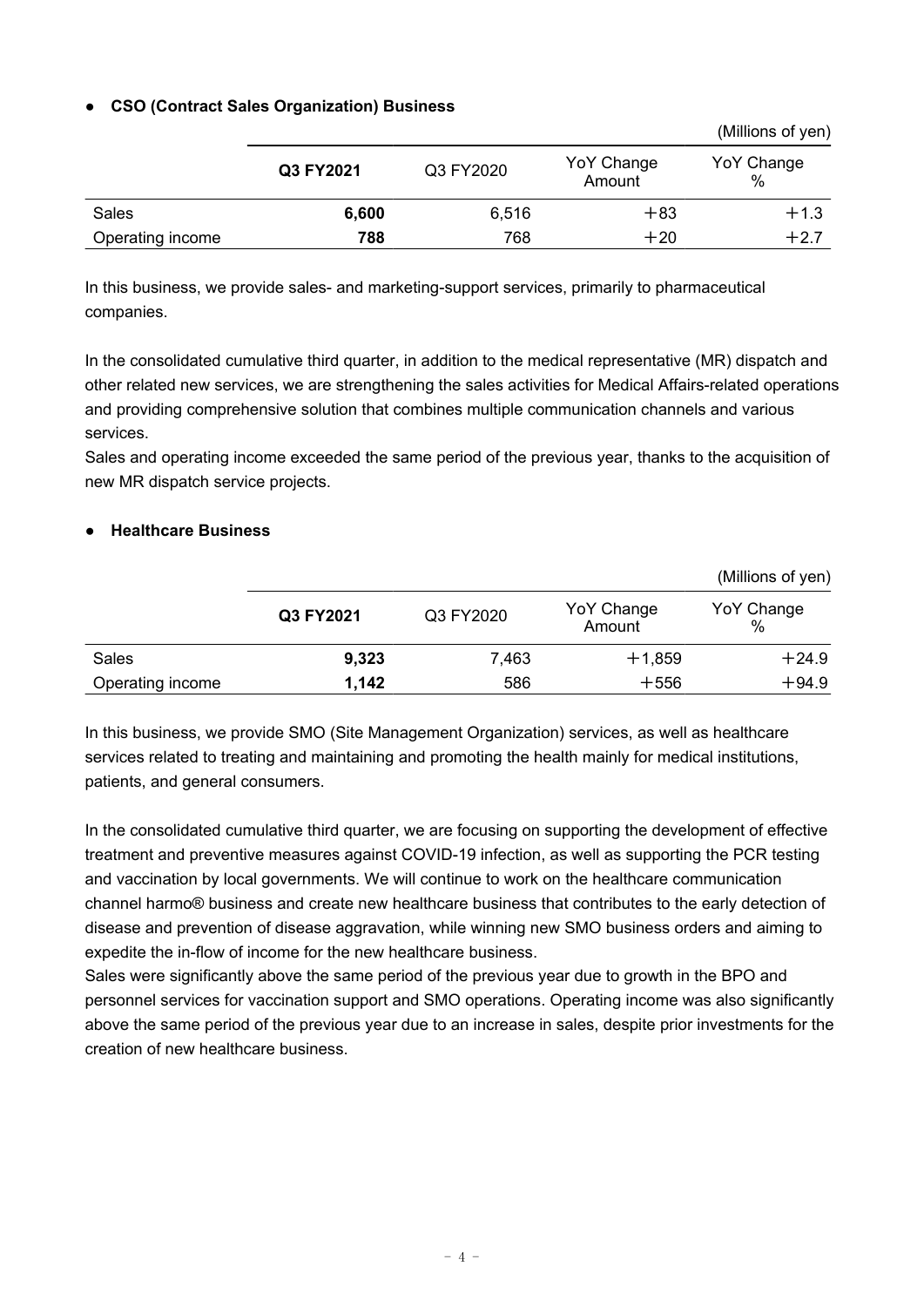### **● IPM (Innovative Pharma Model) Business**

|                  |           |           |                      | (Millions of yen)  |
|------------------|-----------|-----------|----------------------|--------------------|
|                  | Q3 FY2021 | Q3 FY2020 | YoY Change<br>Amount | YoY Change<br>$\%$ |
| Sales            | 2,453     | 2,564     | (110)                | (4.3)              |
| Operating income | 152       | 121       | $+30$                | $+25.2$            |

IPM business provides new business solutions to pharmaceutical companies that combine value chains and marketing authorization licenses (intellectual properties) possessed by our Group. We are mainly delivering development and marketing services for orphan drugs and diagnostics.

In addition to selling orphan drugs, etc., including products developed in-house, we are strengthening our business foundation through the provision of IPM platform that includes supporting foreign pharmaceutical companies entering the Japanese market and providing strategic options to pharmaceutical companies following changes in their business models. Multiple projects are progressing with increased demand in recent years from foreign pharmaceutical companies to use our IPM platform. In January 2021, we received a manufacturing and marketing approval in Japan of *ORLADEYO Capsules 150mg* for the suppression of the onset of attacks in acute hereditary angioedema (HAE). At the same time, *Lynspad™ for Intravenous Infusion 1000 mg* of Grifols Therapeutics LLC received a manufacturing and marketing approval in Japan, in which we have provided support toward the approval as an appointed marketing authorization holder and are expected to support its marketing. We will further expand our business scale and secure profitability by continuing to provide new business solutions.

Sales were below the same period of the previous year due to a decrease in sales volumes of some products. Operating income, on the other hand, exceeded the same period of the previous year thanks to cost reduction and other factors.

#### **Ordinary Income**

Ordinary income in the consolidated cumulative third quarter was ¥3,733 million (up 7.1% year-onyear).

For non-operating income, we recorded ¥329 million of foreign exchange gains, subsidy income, and others, and for non-operating expenses, we recorded ¥166 million of interest expenses and others.

#### **Profit attributable to owners of parent**

Profit attributable to owners of parent in the consolidated cumulative third quarter was ¥1,943million (down 18.1% year-on-year).

We recorded ¥136 million as gain on forgiveness of debts and gain on sales of shares of subsidiaries and associates for extraordinary income, ¥95 million as loss on retirement of non-current assets and loss on valuation of investment securities for extraordinary losses, ¥1,626 million for total income taxes, and ¥203 million as profit attributable to non-controlling interests.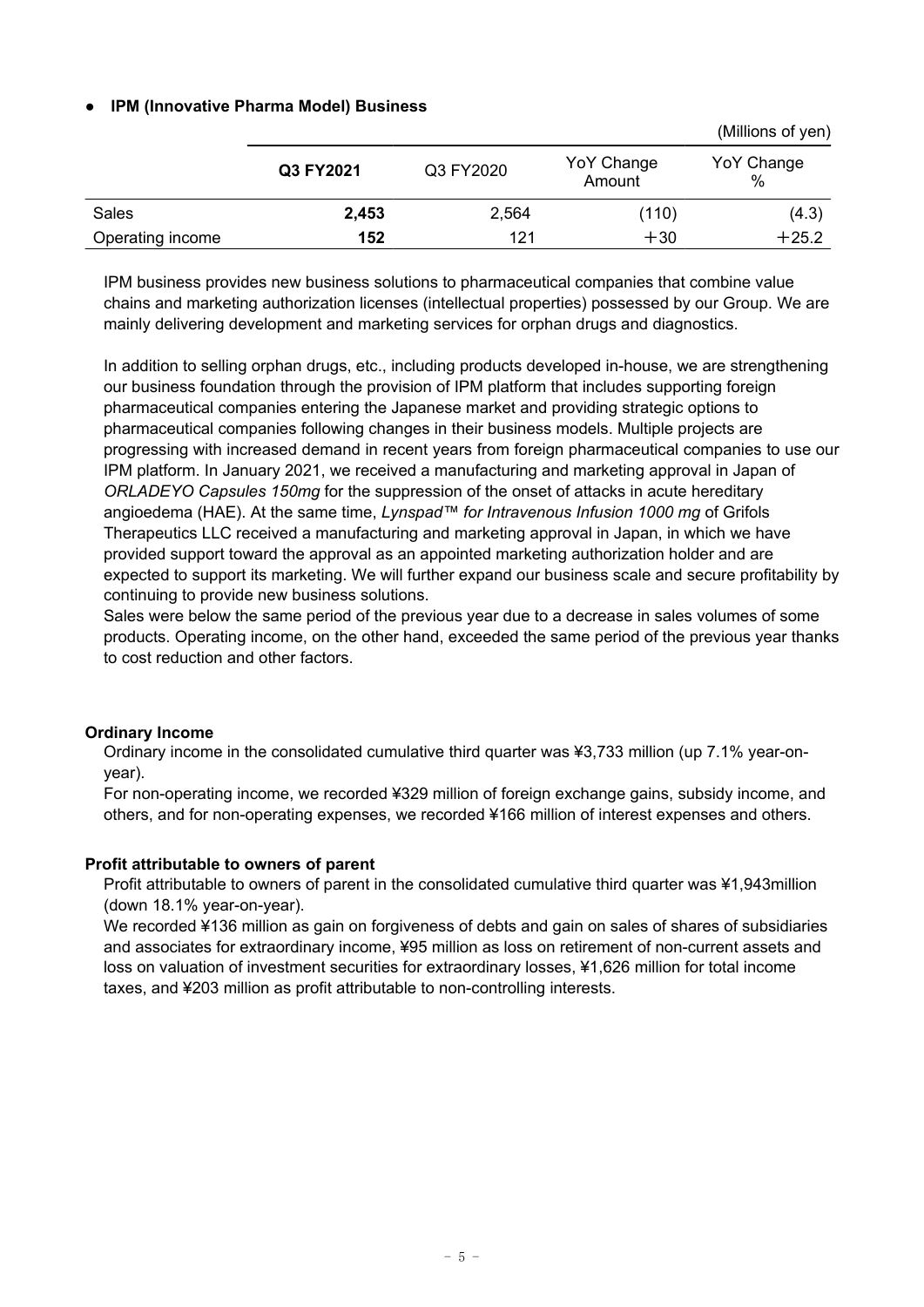### **Overview of the financial condition**

#### Assets, liabilities, and net assets

Total assets at the end of the consolidated cumulative third quarter increased by ¥3,589million compared with the end of the previous consolidated fiscal year to ¥93,107million. This is due mainly to an increase in notes and accounts receivable-trade, tangible non-current assets in the CDMO business, and others and a decrease in cash and deposits and others.

Total liabilities increased by ¥1,382 million compared with the end of the previous consolidated fiscal year to ¥56,888 million. This is due mainly to an increase in "other" of the current liabilities and longterm debt and a decrease in short-term borrowings and provision for bonuses.

Total net assets increased by ¥2,207 million compared with the end of the previous consolidated fiscal year to ¥36,218 million. This is due mainly to an increase in retained earnings.

#### **Future Outlook**

Sales in the fiscal year ending in September 2021 is expected be ¥82,000 million, operating income is expected to be ¥3,500 million, ordinary income is expected to be ¥3,600 million, and profit attributable to owners of parent is expected to be ¥1,700 million.

As a result of the semi-state of emergency and state of emergency coronavirus measures, while there is delay in data collection or decline in contract production volume following the reduced

pharmaceutical drug sales volume, we expect to see the growth of vaccination support operations for municipalities.

|                                                                    | Sales           | Operating<br>income | Ordinary<br>income | Profit<br>attributable to<br>owners of<br>parent | Earnings<br>per share |
|--------------------------------------------------------------------|-----------------|---------------------|--------------------|--------------------------------------------------|-----------------------|
|                                                                    | Millions of yen | Millions of yen     | Millions of yen    | Millions of yen                                  | yen                   |
| Original forecast<br>(Announced November 6, 2020)<br>(A)           | 80,000          | 3,300               | 3,100              | 1,650                                            | 91.21                 |
| New revised<br>forecast (B)                                        | 82,000          | 3,500               | 3,600              | 1,700                                            | 93.97                 |
| Increase<br>$(B-A)$                                                | 2,000           | 200                 | 500                | 50                                               |                       |
| Rate of change (%)                                                 | 2.5             | 6.1                 | 16.1               | 3.0                                              |                       |
| (Reference)<br>Results for the previous<br>fiscal year<br>(FY2020) | 76,098          | 2,605               | 2,867              | 1,505                                            | 83.27                 |

### **Cautionary statement:**

This material includes forward-looking statements based on assumptions and beliefs in light of the information currently available to management, and is subject to significant risks and uncertainties. Actual financial results may vary materially from the content of this material depending on a number of factors. While this material contains information on pharmaceuticals (including compounds under development), this information is not intended to make any representations or advertisements regarding the efficacy or effectiveness of their preparations, promote any kind of unapproved uses, nor provide medical advice of any kind.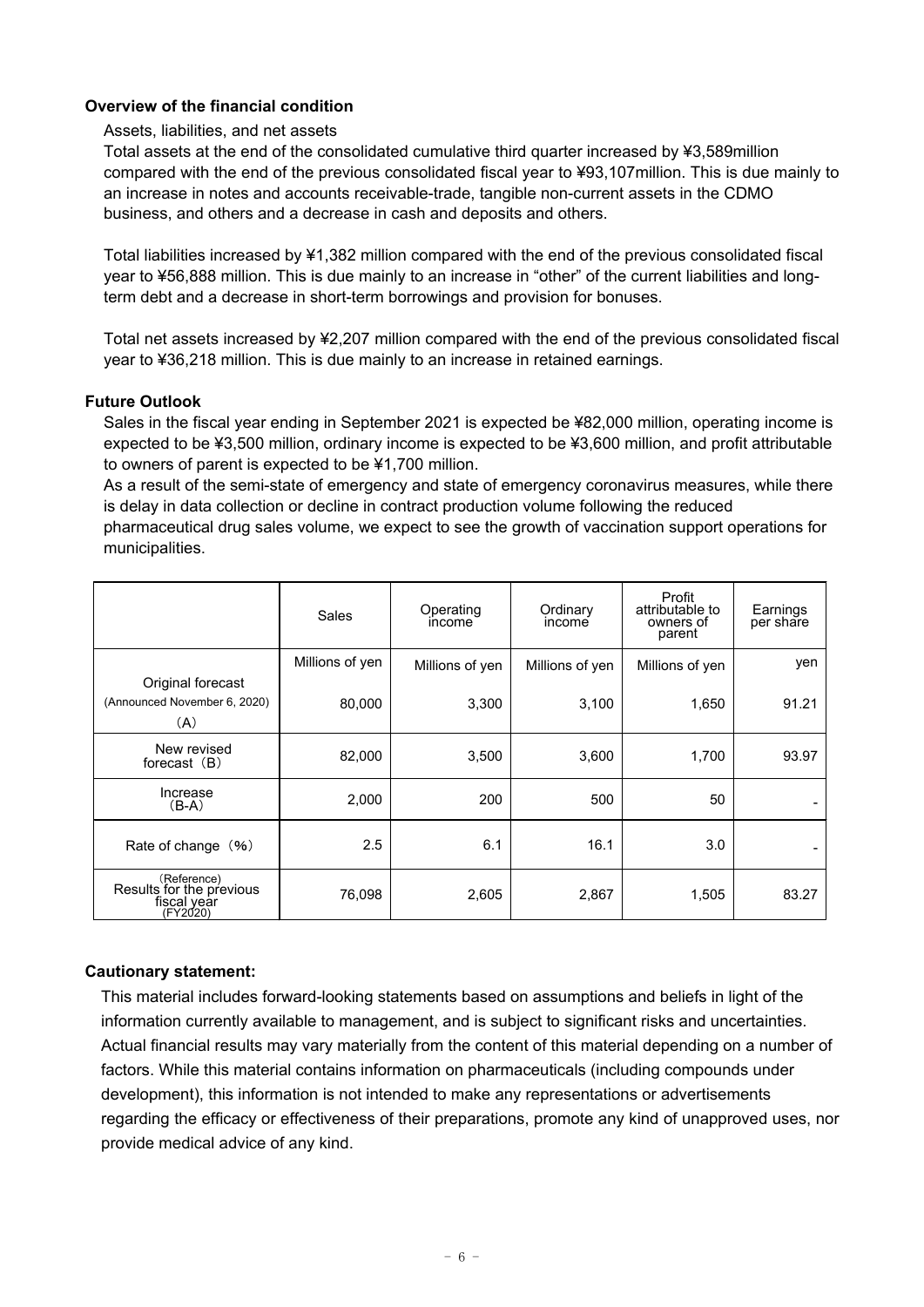## **Summary of Results for the 3rd Quarter Ended June 30, 2021 (October 1, 2020 through June 30, 2021)**

(1) Consolidated financial results (Millions of yen; amounts less than one million yen are omitted) (Percentage figures indicate increase/decrease compared with the corresponding period of the prior fiscal year)

|                                         | 3Q FY2021 |                                                | 3Q FY2020 |            |
|-----------------------------------------|-----------|------------------------------------------------|-----------|------------|
|                                         |           | Change (%)                                     |           | Change (%) |
| Net sales                               | 59,146    | 4.2                                            | 56,736    | 3.4        |
| Operating income                        | 3,571     | 13.8                                           | 3,137     | (22.1)     |
| Ordinary income                         | 3,733     | 7.1                                            | 3,486     | (4.3)      |
| Profit attributable to owners of parent | 1,943     | (18.1)                                         | 2,373     | 24.3       |
| Earnings per share (Yen)                | 107.44    |                                                | 131.26    |            |
| Diluted net income per share (Yen)      |           |                                                |           |            |
| Reference: Comprehensive income: 3rd    |           | quarter FY2021: ¥2,682 million (down 1.9% YoY) |           |            |

 $\degree$  quarter FY2021: ¥2,682 million (down  $\degree$  1.9% YoY) 3<sup>rd</sup> quarter FY2020: ¥2,733 million (up 141.1% YoY)

(2) Consolidated financial position (Millions of yen; amounts less than one million yen are omitted)

|                                                                      | <b>End Q3 FY2021</b> | Year End FY2020 |
|----------------------------------------------------------------------|----------------------|-----------------|
| Total assets                                                         | 93,107               | 89,517          |
| Net assets                                                           | 36,218               | 34,011          |
| Equity ratio $(\%)$                                                  | 27.5                 | 26.4            |
| Book value per share (Yen)                                           | 1,416.53             | 1,306.08        |
| Reference: Shareholders' equity: 3rd quarter FY2021: ¥25,625 million |                      |                 |

year end FY2020: ¥23,627 million

## **Distribution Status**

|                                |        |        | (Yen)                 |
|--------------------------------|--------|--------|-----------------------|
|                                | FY2020 | FY2021 | FY2021<br>(Estimated) |
| Dividend per share (Base date) |        |        |                       |
| End of first quarter           |        |        |                       |
| End of second quarter          | 5.00   | 5.00   |                       |
| End of third quarter           |        |        |                       |
| End of FY                      | 20.00  |        | 22.00                 |
| Total                          | 25.00  |        | 27.00                 |

We regard the return of profits to shareholders as one of our most important management policies. Our basic policy is to pay dividends in accordance with our business performance, while securing internal reserves to improve profitability and strengthen our business foundation. At the same time, we will maintain a consolidated dividend payout ratio of 30% and pay continuous and stable dividends. For the time being, the minimum annual dividend is set at ¥10.00 for stable dividends.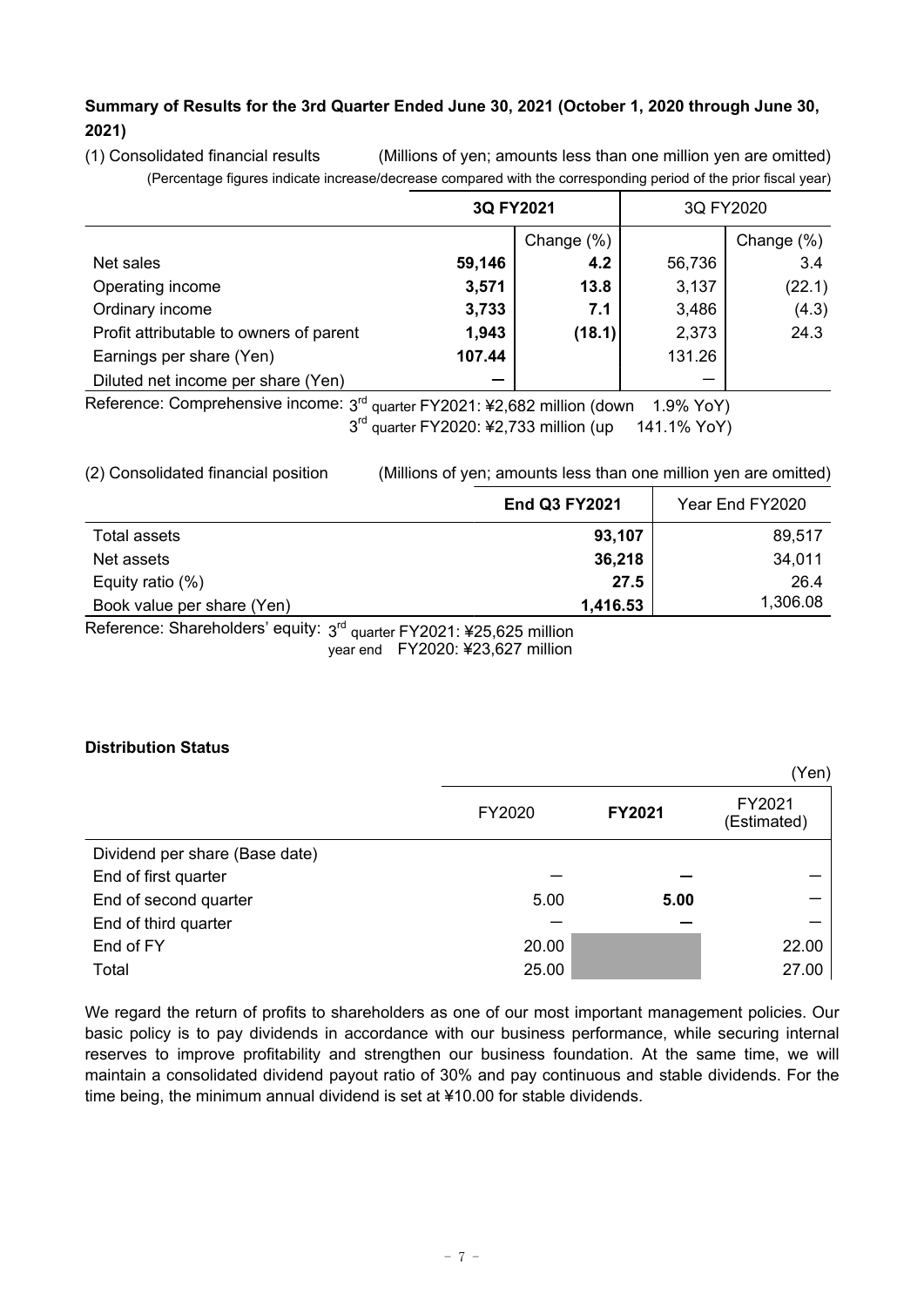# **Consolidated Financial Statements for the 3rd Quarter Ended June 30, 2021 (1) Consolidated Balance Sheets**

|                                           |                              | (Millions of yen)                       |
|-------------------------------------------|------------------------------|-----------------------------------------|
|                                           | Q3 FY2021<br>(June 30, 2021) | Year End FY2020<br>(September 30, 2020) |
| <b>Assets</b>                             |                              |                                         |
| <b>Current assets</b>                     |                              |                                         |
| Cash and deposits                         | 11,354                       | 12,690                                  |
| Notes and accounts receivable - trade     | 14,880                       | 13,211                                  |
| Merchandise and finished goods            | 709                          | 729                                     |
| Work in process                           | 4,946                        | 3,985                                   |
| Raw materials and supplies                | 2,894                        | 3,196                                   |
| Other                                     | 4,296                        | 3,696                                   |
| Allowance for doubtful accounts           | (58)                         | (66)                                    |
| <b>Total current assets</b>               | 39,023                       | 37,443                                  |
| <b>Non-current assets</b>                 |                              |                                         |
| Property, plant and equipment             |                              |                                         |
| Buildings and structures, net             | 15,669                       | 15,221                                  |
| Machinery, equipment and vehicles, net    | 11,464                       | 12,008                                  |
| Land                                      | 6,475                        | 6,425                                   |
| Other, net                                | 8,539                        | 6,603                                   |
| Total property, plant and equipment       | 42,148                       | 40,258                                  |
| Intangible assets                         |                              |                                         |
| Goodwill                                  | 59                           | 76                                      |
| Other                                     | 1,821                        | 1,645                                   |
| <b>Total intangible assets</b>            | 1,881                        | 1,721                                   |
| Investments and other assets              |                              |                                         |
| Investment securities                     | 3,988                        | 3,962                                   |
| Lease and guarantee deposits              | 1,978                        | 1,971                                   |
| Other                                     | 4,683                        | 4,727                                   |
| Allowance for doubtful accounts           | (598)                        | (567)                                   |
| <b>Total investments and other assets</b> | 10,052                       | 10,093                                  |
| <b>Total non-current assets</b>           | 54,083                       | 52,074                                  |
| Total assets                              | 93,107                       | 89,517                                  |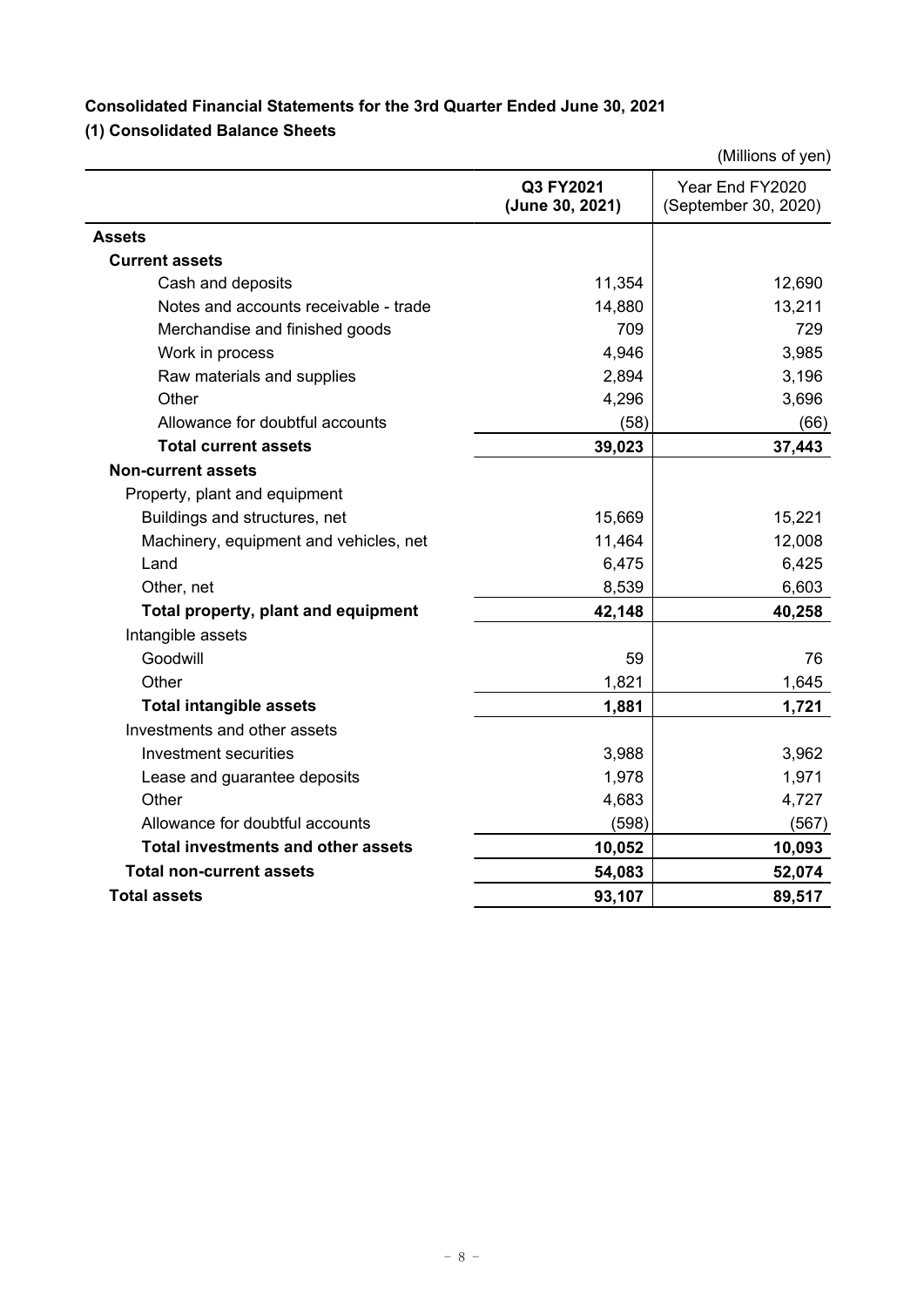(Millions of yen)

|                                                          | Q3 FY2021<br>(June 30, 2021) | Year End FY2020<br>(September 30, 2020) |
|----------------------------------------------------------|------------------------------|-----------------------------------------|
| <b>Liabilities</b>                                       |                              |                                         |
| <b>Current liabilities</b>                               |                              |                                         |
| Notes and accounts payable $-$ trade                     | 915                          | 1,019                                   |
| Short-term borrowings                                    | 1,818                        | 6,004                                   |
| Current portion of long-term debt                        | 3,595                        | 3,258                                   |
| <b>Commercial papers</b>                                 | 3,000                        | 3,000                                   |
| Income taxes payable                                     | 1,560                        | 586                                     |
| Provision for bonuses                                    | 693                          | 2,413                                   |
| Provision for loss on orders received                    | 891                          | 824                                     |
| Other                                                    | 14,321                       | 12,084                                  |
| <b>Total current liabilities</b>                         | 26,796                       | 29,191                                  |
| <b>Non-current liabilities</b>                           |                              |                                         |
| Long-term debt                                           | 13,340                       | 10,321                                  |
| Net defined benefit liability                            | 10,241                       | 9,931                                   |
| Other                                                    | 6,509                        | 6,061                                   |
| <b>Total non-current liabilities</b>                     | 30,091                       | 26,314                                  |
| <b>Total liabilities</b>                                 | 56,888                       | 55,506                                  |
| <b>Net assets</b>                                        |                              |                                         |
| <b>Shareholders' equity</b>                              |                              |                                         |
| Capital stock                                            | 3,087                        | 3,087                                   |
| Capital surplus                                          | 6,100                        | 6,100                                   |
| Retained earnings                                        | 16,520                       | 15,052                                  |
| <b>Treasury shares</b>                                   | (1, 546)                     | (1, 545)                                |
| <b>Total shareholders' equity</b>                        | 24,162                       | 22,694                                  |
| Accumulated other comprehensive income                   |                              |                                         |
| Valuation difference on available-for-sale<br>securities | 1,433                        | 1,336                                   |
| Foreign currency translation adjustments                 | 14                           | (29)                                    |
| Remeasurements of defined benefit plans                  | 15                           | (373)                                   |
| Total accumulated other comprehensive                    | 1,462                        | 933                                     |
| income                                                   |                              |                                         |
| <b>Non-controlling interests</b>                         | 10,593                       | 10,384                                  |
| <b>Total net assets</b>                                  | 36,218                       | 34,011                                  |
| <b>Total liabilities and net assets</b>                  | 93,107                       | 89,517                                  |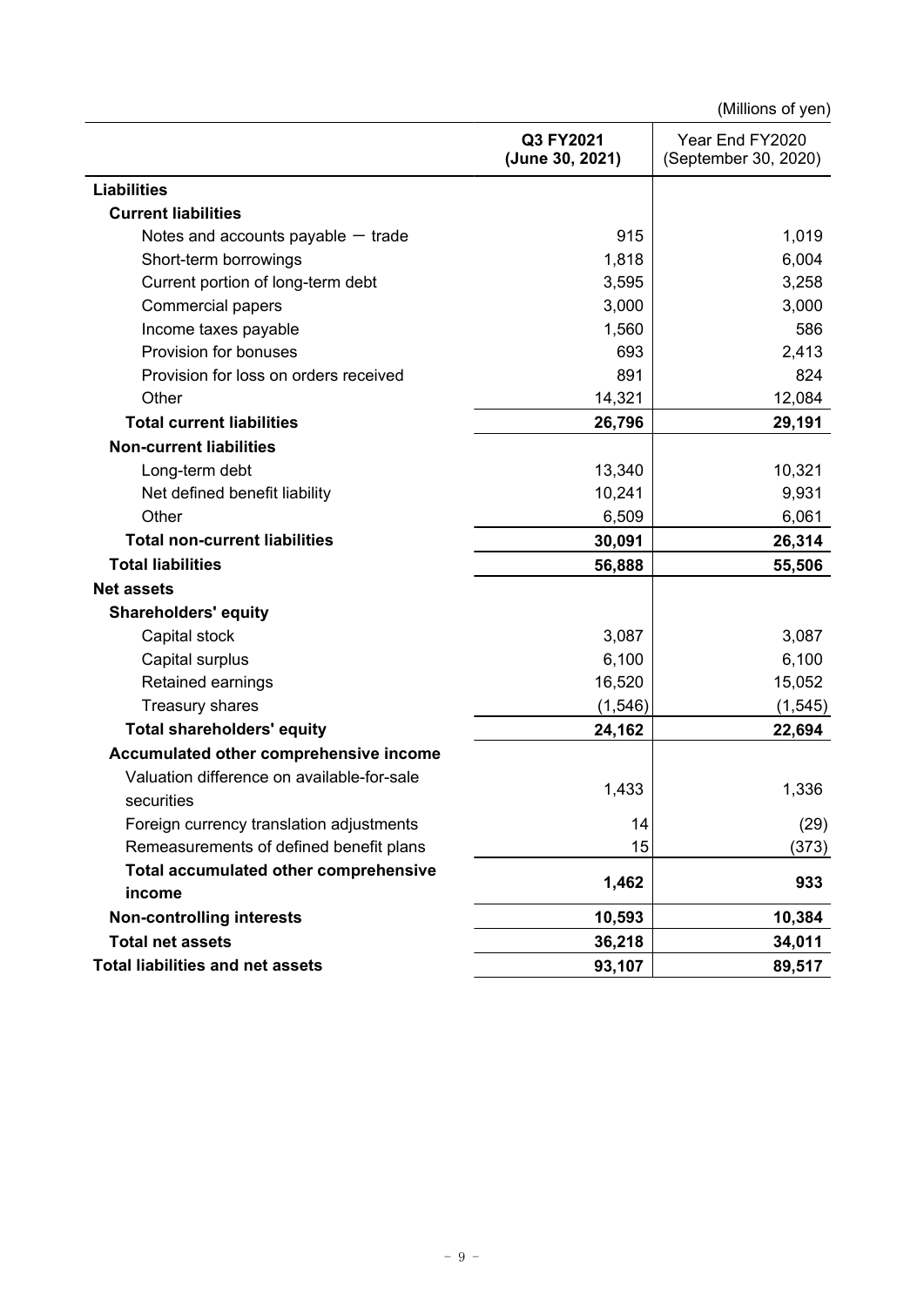# **(2) Consolidated Statement of Income**

| (Millions of yen) |  |
|-------------------|--|
|-------------------|--|

|                                                  | Q3 FY2021<br>(October 1, 2020-<br>June 30, 2021) | Q3 FY2020<br>(October 1, 2019-<br>June 30, 2020) |
|--------------------------------------------------|--------------------------------------------------|--------------------------------------------------|
| <b>Net sales</b>                                 | 59,146                                           | 56,736                                           |
| <b>Cost of sales</b>                             | 46,402                                           | 44,710                                           |
| <b>Gross profit</b>                              | 12,744                                           | 12,026                                           |
| Selling, general and administrative expenses     | 9,173                                            | 8,888                                            |
| <b>Operating income</b>                          | 3,571                                            | 3,137                                            |
| Non-operating income                             |                                                  |                                                  |
| Interest income                                  | 1                                                | 3                                                |
| Foreign exchange gains                           | 146                                              |                                                  |
| Share of profit of entities accounted for using  | 20                                               | 401                                              |
| equity method                                    |                                                  |                                                  |
| Subsidy income                                   | 94                                               | 33                                               |
| Other                                            | 66                                               | 81                                               |
| <b>Total non-operating income</b>                | 329                                              | 519                                              |
| <b>Non-operating expenses</b>                    |                                                  |                                                  |
| Interest expenses                                | 99                                               | 89                                               |
| Foreign exchange losses                          |                                                  | 45                                               |
| Other                                            | 67                                               | 35                                               |
| <b>Total non-operating expenses</b>              | 166                                              | 170                                              |
| <b>Ordinary income</b>                           | 3,733                                            | 3,486                                            |
| <b>Extraordinary income</b>                      |                                                  |                                                  |
| Gain on sales of non-current assets              |                                                  | 5                                                |
| Gain on sales of investment securities           |                                                  | 10                                               |
| Gain on sales of shares of subsidiaries and      | 19                                               | 30                                               |
| associates                                       |                                                  |                                                  |
| Gain on forgiveness of debts                     | 117                                              |                                                  |
| <b>Total extraordinary income</b>                | 136                                              | 46                                               |
| <b>Extraordinary losses</b>                      |                                                  |                                                  |
| Loss on retirement of non-current assets         | 56                                               | 75                                               |
| Loss on valuation of investment securities       | 39                                               |                                                  |
| <b>Total extraordinary losses</b>                | 95                                               | 75                                               |
| Profit before income taxes                       | 3,774                                            | 3,457                                            |
| <b>Total income taxes</b>                        | 1,626                                            | 877                                              |
| <b>Profit</b>                                    | 2,147                                            | 2,579                                            |
| Profit attributable to non-controlling interests | 203                                              | 205                                              |
| Profit attributable to owners of parent          | 1,943                                            | 2,373                                            |